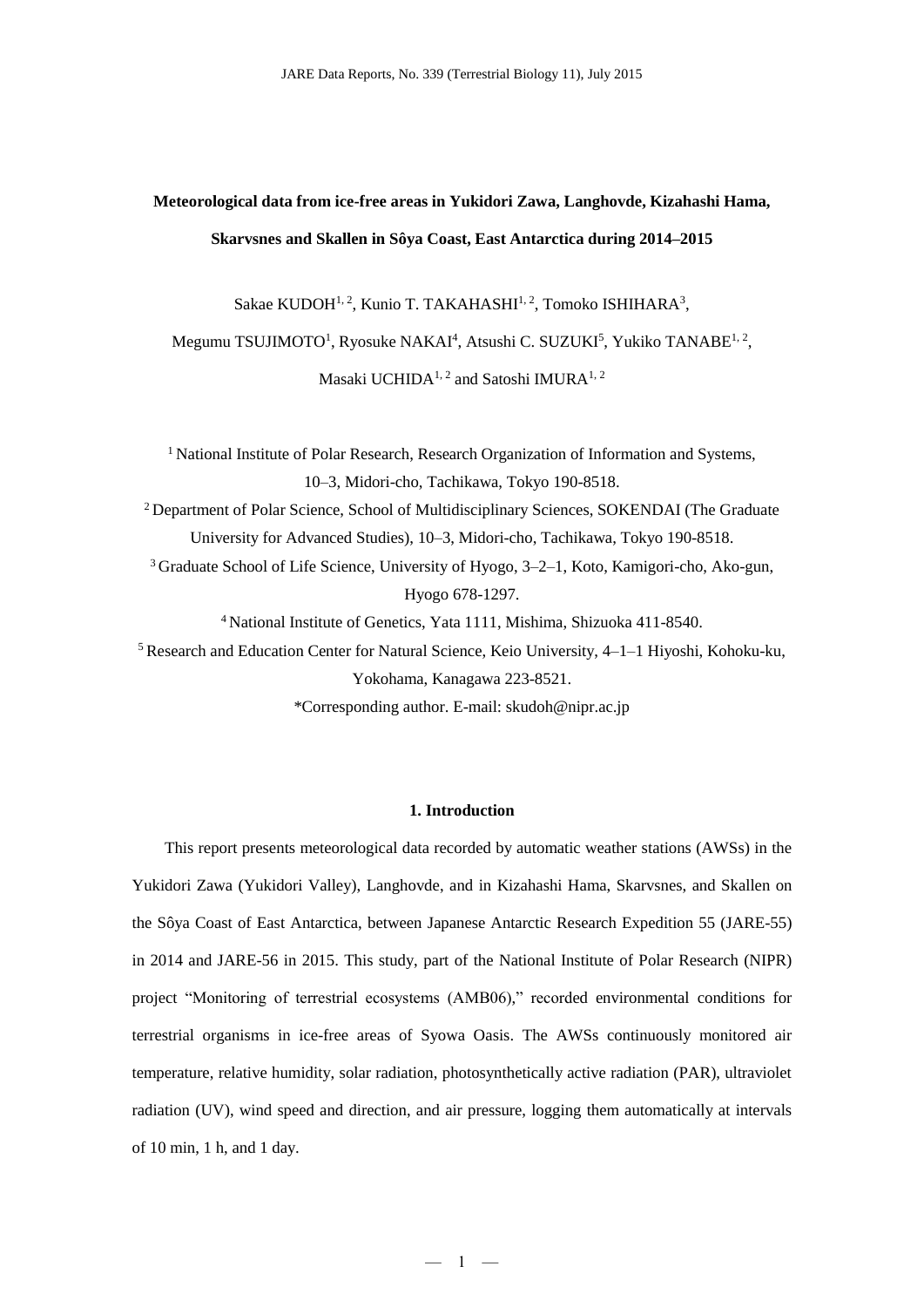### **2. Materials and methods**

*Observation sites*: Yukidori Zawa, in central Langhovde, is Antarctic Specially Protected Area No. 141, where a relatively rich community of vegetation occupies ice-free areas in Syowa Oasis (Kosugi *et al*., 2014). An AWS was installed at a flat site in the middle of the valley at 69º14′28″S, 39º44′21″E approximately 53 m above sea level, as determined by GPS [\(Fig. 1\)](http://polaris.nipr.ac.jp/~parc/pub/v004/nipr_parc_363_0019.doc). Another AWS was installed at a coastal site in the southeastern part of Kizahashi Hama, a sandy beach in central Skarvsnes, at 69º28′25″S, 39º36′43″E at an elevation of 3 m [\(Fig. 1\)](http://polaris.nipr.ac.jp/~parc/pub/v004/nipr_parc_363_0019.doc). A new AWS was installed at a rocky terrace in the southern coast of Skallen at 69°40′25″S, 39°24′13″E at an elevation of 15 m [\(Fig.](http://polaris.nipr.ac.jp/~parc/pub/v004/nipr_parc_363_0019.doc) [1\)](http://polaris.nipr.ac.jp/~parc/pub/v004/nipr_parc_363_0019.doc).

*Observation systems*: Each AWS consisted of a data logger (CR1000-4M-XT, Campbell Scientific, USA), an anemometer (05103, Young, USA), a hydrothermometer (HMP155D, Vaissala, Finland), a solar radiation sensor (PCM-01(L), Prede, Japan), a PAR sensor (PAR-01(L), Prede, Japan), a UV sensor (CUV3, Kipp & Zonen, Germany), a barometer (PTB210, Vaissala, Finland) and six sets of lithium ion batteries (TL5930/T, 3.6 V, four cells connected in series for a total of 14 V) capable of supplying 3 years of electric power (19 Ah) to the system. The logger, barometer and batteries were stored in a watertight plastic container (Pelican Products, USA), and the other sensors were mounted on a tripod. Specifications of each sensor had been listed in the previous report (Kudoh *et al*., 2015). The AWS at Yukidori Zawa was installed on 25 December 2009; that at Kizahashi Hama was installed on 2 February 2010, and that at Skallen was installed on 11 January 2014.

*Data logger settings*: Every 10 min, the logger compiled a data file containing 10-min average of continuous measurements of wind speed, wind direction, and radiation (solar radiation, PAR and UV), and instantaneous values of temperature, humidity and air pressure. Every 60 min, it compiled 60-min average wind and radiation data with instantaneous values of temperature, humidity and air pressure. In addition, every 24 h it created a summary of daily average wind speed and direction, temperature, humidity, solar radiation, PAR, UV and air pressure. This file also included maximum and minimum values for all parameters and time stamps for all of these values except for solar radiation, PAR and UV. These data were retrieved by the authors during the JARE-56 summer party.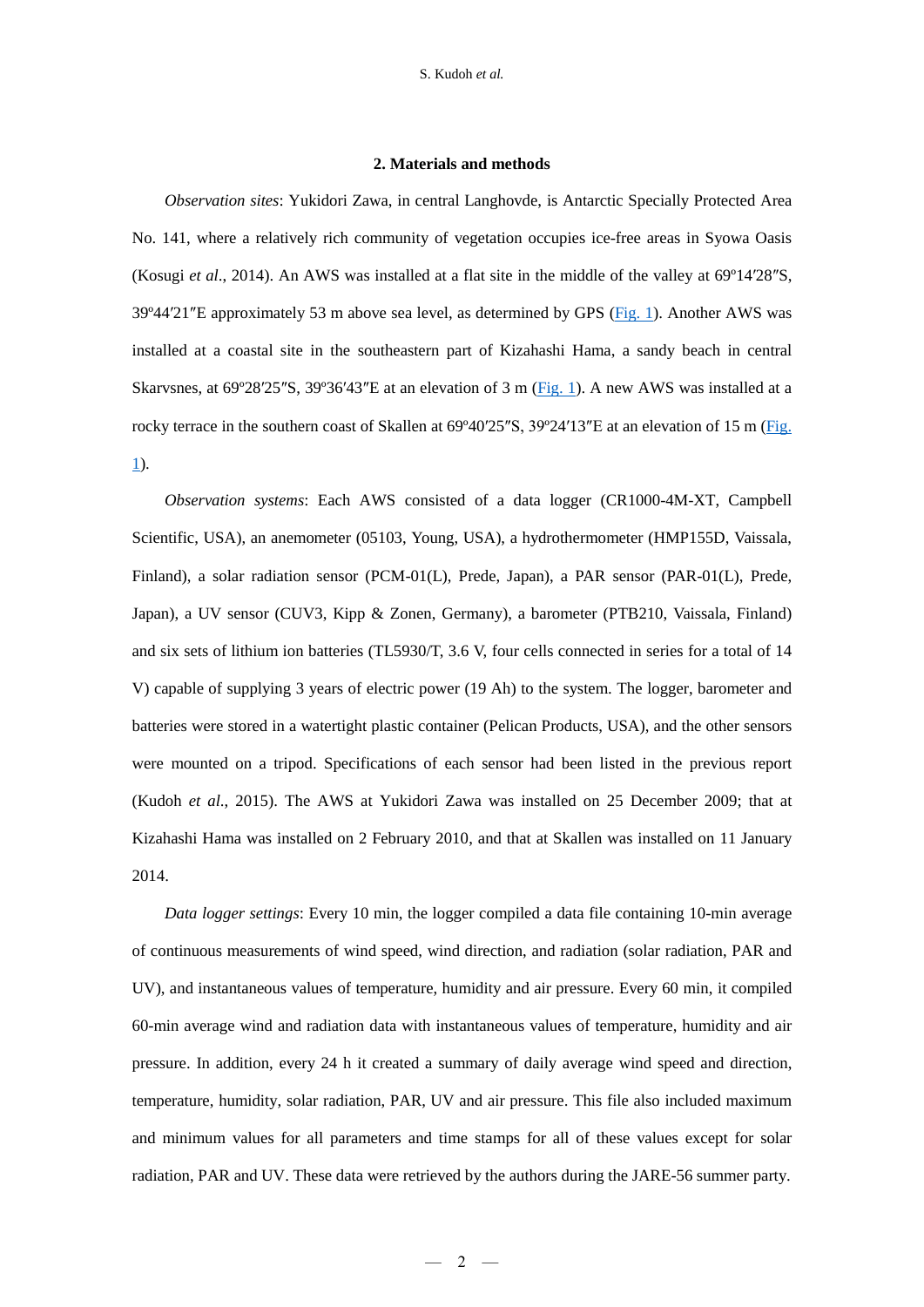### **3. Data**

We have converted the 10-min, 60-min and 24-h data from the AWS data loggers to CSV files representing each year from 1 January 2014 to 31 January 2015 for Yukidori Zawa, from 1 January 2014 to 10 January 2015 for Kizahashi Hama, and from 12 January 2014 to 25 January 2015 for Skallen, respectively.

We noted during our maintenance visit in January 2014 that the opaque cosine correct plate on the PAR sensor had been broken. The broken sensor had been changed to a new one by the JARE-56 members on 10 January 2015, then, the PAR data during this period had no means. Therefore we removed this portion of the PAR data from Kizahashi Hama in all summary files for 2014 and 2015.

Following is the complete list of data files.

1. Data from Yukidori Zawa AWS

1-1. 10-min summary files [10min\\_data\\_Yukidori\\_2014.csv](http://polaris.nipr.ac.jp/~parc/pub/v001/nipr_parc_363_0001.csv) [10min\\_data\\_Yukidori\\_2015.csv](http://polaris.nipr.ac.jp/~parc/pub/v001/nipr_parc_363_0002.csv) 1-2. 60-min summary files [60min\\_data\\_Yukidori\\_2014.csv](http://polaris.nipr.ac.jp/~parc/pub/v001/nipr_parc_363_0003.csv) [60min\\_data\\_Yukidori\\_2015.csv](http://polaris.nipr.ac.jp/~parc/pub/v001/nipr_parc_363_0004.csv) 1-3. 24-h summary files [24hrs\\_data\\_Yukidori\\_2014.csv](http://polaris.nipr.ac.jp/~parc/pub/v001/nipr_parc_363_0005.csv) [24hrs\\_data\\_Yukidori\\_2015.csv](http://polaris.nipr.ac.jp/~parc/pub/v001/nipr_parc_363_0006.csv)

2. Data from Kizahashi Hama AWS

2-1. 10-min summary files [10min\\_data\\_Kizahashi\\_2014.csv](http://polaris.nipr.ac.jp/~parc/pub/v002/nipr_parc_363_0007.csv) [10min\\_data\\_Kizahashi\\_2015.csv](http://polaris.nipr.ac.jp/~parc/pub/v002/nipr_parc_363_0008.csv) 2-2. 60-min summary files [60min\\_data\\_Kizahashi\\_2014.csv](http://polaris.nipr.ac.jp/~parc/pub/v002/nipr_parc_363_0009.csv)

 $-3 -$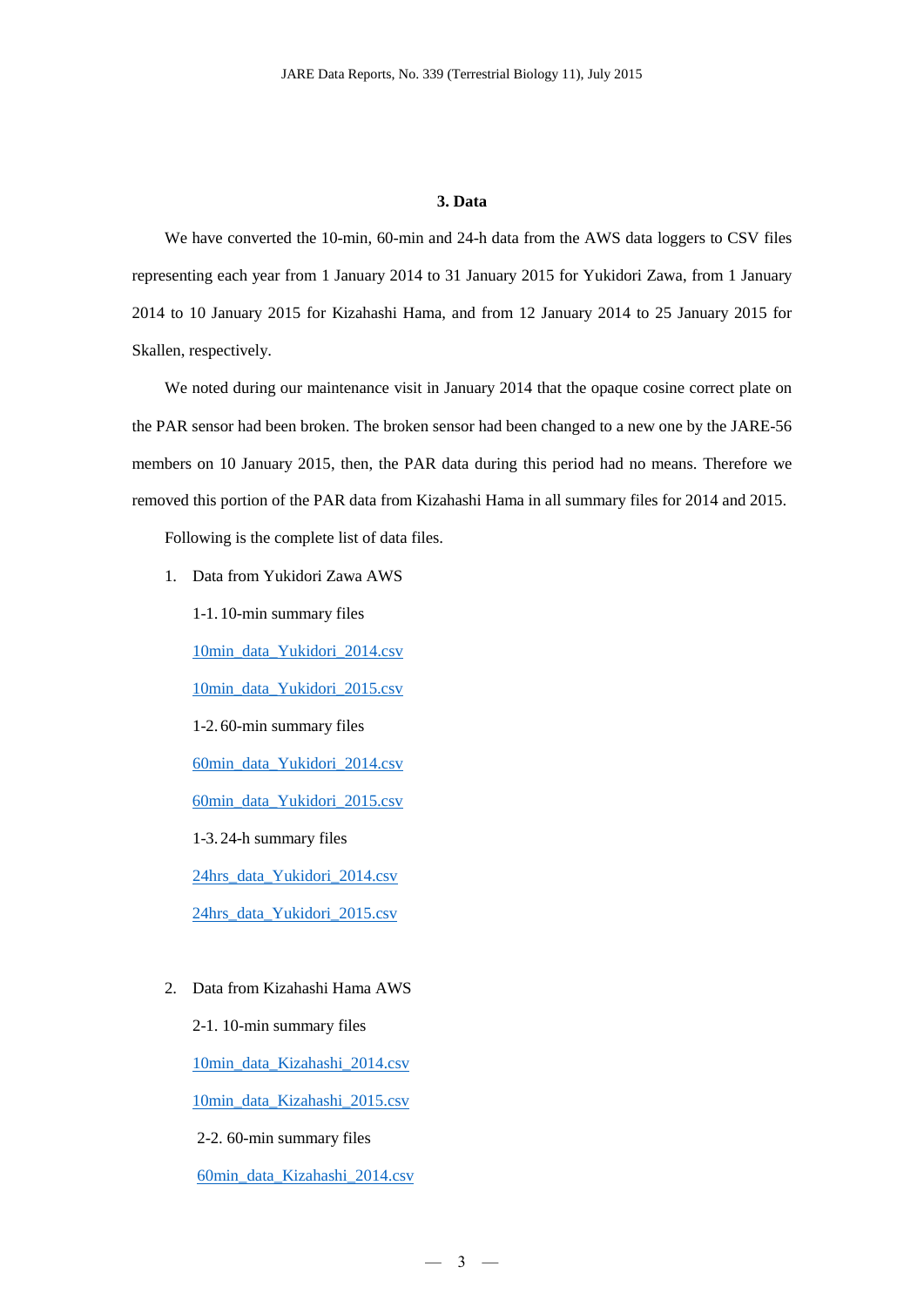[60min\\_data\\_Kizahashi\\_2015.csv](http://polaris.nipr.ac.jp/~parc/pub/v002/nipr_parc_363_0010.csv)

 2-3. 24-h summary files [24hrs\\_data\\_Kizahashi\\_2014.csv](http://polaris.nipr.ac.jp/~parc/pub/v002/nipr_parc_363_0011.csv) [24hrs\\_data\\_Kizahashi\\_2015.csv](http://polaris.nipr.ac.jp/~parc/pub/v002/nipr_parc_363_0012.csv)

3. Data from Skallen AWS

3-1. 10-min summary files [10min\\_data\\_Skallen\\_2014.csv](http://polaris.nipr.ac.jp/~parc/pub/v003/nipr_parc_363_0013.csv) [10min\\_data\\_Skallen\\_2015.csv](http://polaris.nipr.ac.jp/~parc/pub/v003/nipr_parc_363_0014.csv) 3-2. 60-min summary files [60min\\_data\\_Skallen\\_2014.csv](http://polaris.nipr.ac.jp/~parc/pub/v003/nipr_parc_363_0015.csv) [60min\\_data\\_Skallen\\_2015.csv](http://polaris.nipr.ac.jp/~parc/pub/v003/nipr_parc_363_0016.csv) 3-3. 24-h summary files [24hrs\\_data\\_Skallen\\_2014.csv](http://polaris.nipr.ac.jp/~parc/pub/v003/nipr_parc_363_0017.csv) [24hrs\\_data\\_Skallen\\_2015.csv](http://polaris.nipr.ac.jp/~parc/pub/v003/nipr_parc_363_0018.csv)

# **4. Members who carried out the field study**

The AWSs were installed by Sakae Kudoh, Yukiko Tanabe, Masaki Uchida and Takashi Osono (JARE-51 summer), and by Sakae Kudoh, Tomoko Ishihara and Kunio T. Takahashi (JARE-55 summer). Data acquisition was done by Megumu Tsujimoto, Atsushi C. Suzuki and Ryosuke Nakai (JARE-56 summer).

#### **5. Data policy**

Before using the data for publication or presentation in any media, please request permission in writing. Inquiries should be addressed to:

# Sakae KUDOH

Inter-university Research Institute Corporation Research Organization of Information and Systems,

National Institute of Polar Research, 10–3, Midori-cho, Tachikawa-shi, Tokyo 190-8518, Japan

 $-4$   $-$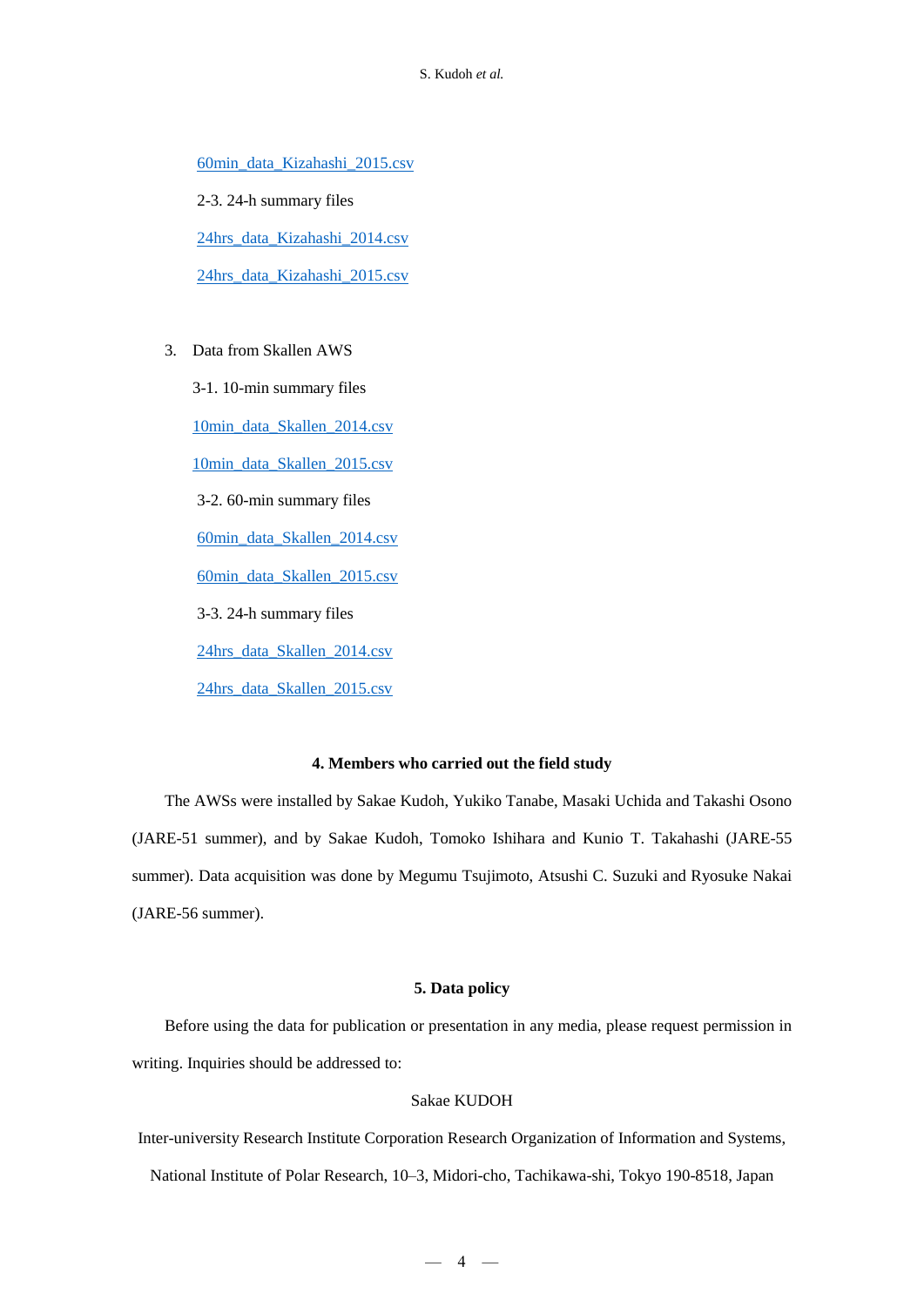Telephone +81-42-512-0739 / Facsimile +81-42-528-3492

E-mail skudoh@nipr.ac.jp

#### **Acknowledgements**

We thank all the members of JARE-51, JARE-55 and JARE-56, as well as the officers and crew of the icebreaker *Shirase*, for their support.

#### **References**

- Kosugi, M., Kurosawa, N., Kawamata, A., Kudoh, S. and Imura, S. (2015); Year-round micrometeorological data from the habitats of terrestrial photosynthetic organisms in Langhovde, East Antarctica, during 2013. JARE data reports, **333** (Terrestrial biology **8**), 99 p.
- Kudoh, S., Tanabe, Y., Uchida, M. and Imura, S. (2015); Meteorological data from ice-free areas in Yukidori Zawa, Langhovde and Kizahashi Hama, Skarvsnes in Sôya Coast, East Antarctica during 2009–2014. JARE data reports, **334** (Terrestrial biology **9**), 7 p.